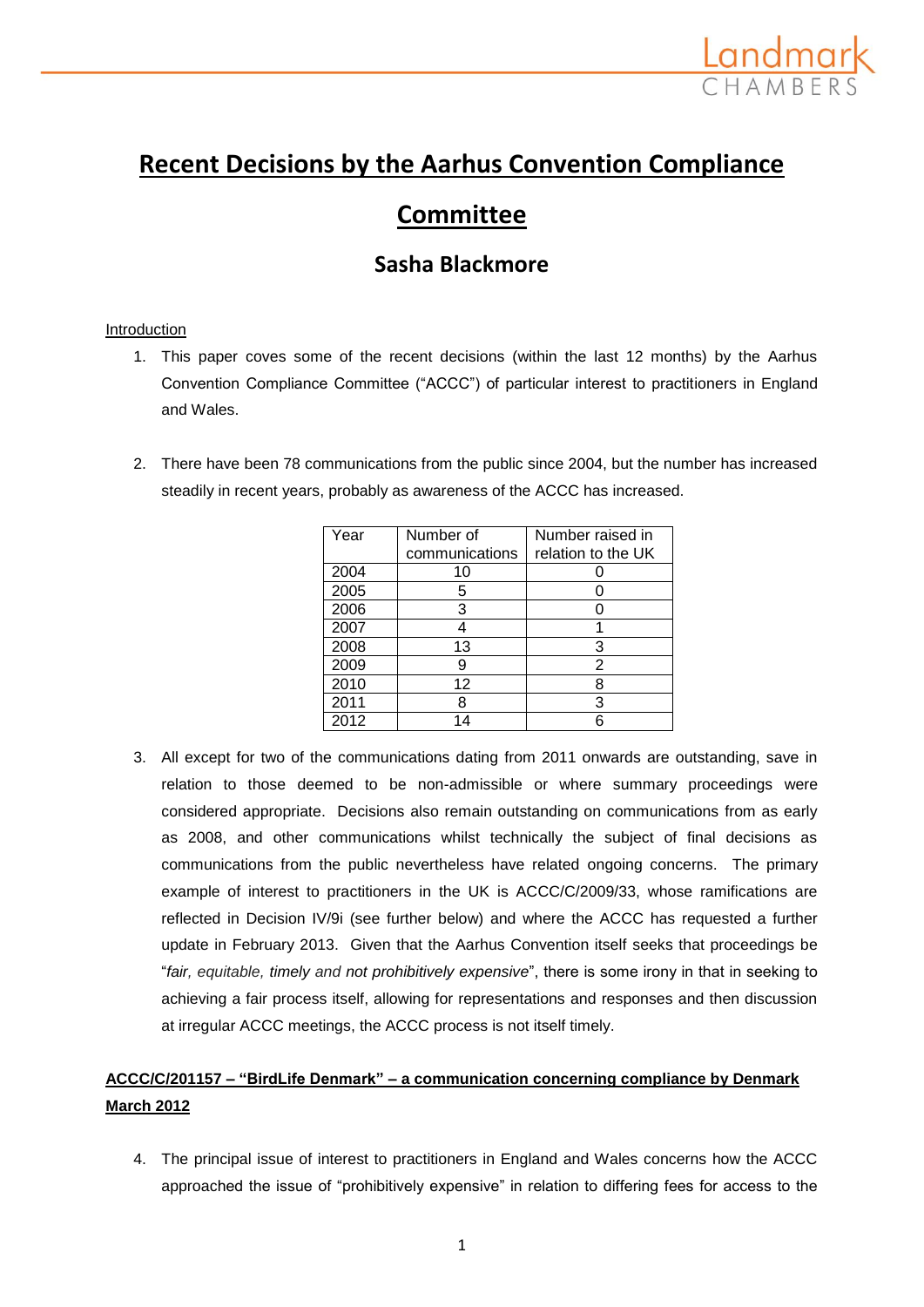

relevant Danish Tribunal, the NEAB (the Danish Nature and Environmental Appeal Board). This is also of particular relevance given the ongoing compliance issues with Decision IV/9i (see further below) and the proposed differing levels for caps in Protective Costs Order.

- 5. The background to the BirdlLife Denmark decision is that between 2007 and 2010 there were several thousand cases begun before the NEAB, of which a large number related to the Domestic Livestock Act<sup>1</sup>. Although the Danish Government and Birdlife Denmark did not agree on the exact figures, it appears that approximately 20% of all cases before the NEAB were brought by NGOs, and approximately 55% under the Danish Livestock Act were brought by NGOs. The success rate of NGOs was also high. The ACCC had evidence that under the Domestic Livestock Act the NGO success rate was perhaps as high as 95%, compared to a 47% success rate for permit applicants.
- 6. Because of the very large number of cases, the Danish Government considered various measures to speed up the case processing time and to ensure fast and efficient consideration of all appeals. One of the measures brought forward was a substantial increase in the fee payable by those other than private persons. The fee for a private person was approximately €67 and that for others (NGOs, public authorities, enterprises) was set at €400. In deciding to proceed with this particular measure, the Government's Explanatory Note to the bill stated, inter alia "*the number of appeals submitted by organisations and enterprises is expected to decrease".*
- 7. Other quasi-judicial administrative bodies that deal with appeals regarding issues that are somewhat comparable to environmental rights included the National Agency for Patients Rights and Complaints, the Energy Board of Appeal, the Energy Supplies Complaint Board, the Consumer Complaint Board and the Danish National Tax Tribunal. The fees charged were either much lower than the fee being imposed on organisations to bring an appeal to NEAB or free of charge.
- 8. Birdlife Denmark alleged that:
	- (i) The new law was not in compliance with article 9, paragraph 2 and paragraph 3 because NGOs have limited resources and the new law effectively limits the capacity of NGOs to challenge the substantive and procedural legality of decisions
	- (ii) The new law was not in compliance with article 9, paragraph 4, because they provide for differentiated fees for NGOs which was not "fair" and in the long run will be prohibitively expensive.

 $\overline{\phantom{a}}$ 

 $1$  The decision also refers to the "Danish Livestock Act"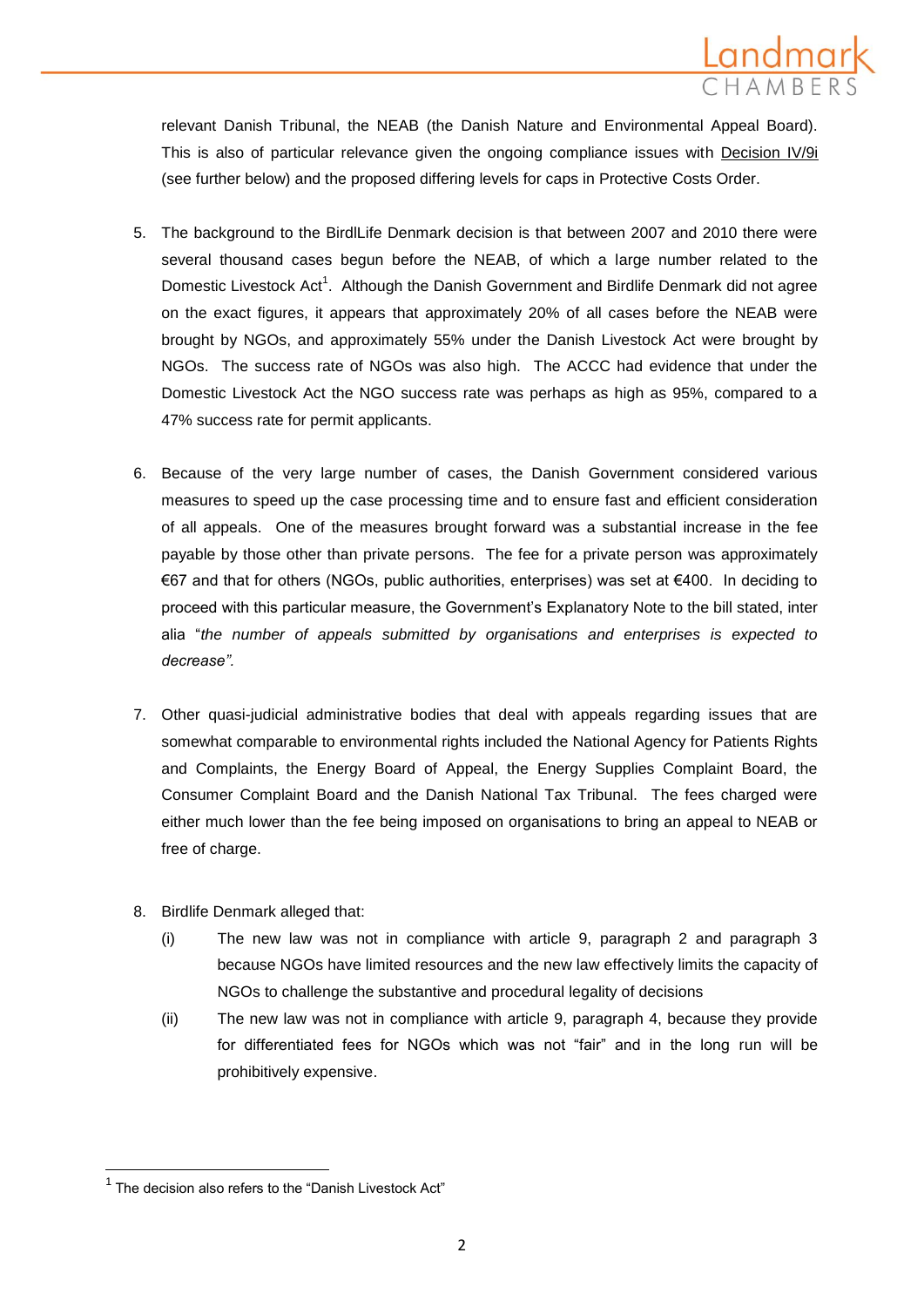

- (iii) The new law was not in compliance with article 9, paragraph 5, because there were not appropriate assistance mechanisms to remove or reduce the financial barrier for NGOs on access to justice
- 9. The ACCC held that there were two elements in relation to the complaint under article 9, paragraph 4. The requirement for fair procedures meant that the process must be impartial. A criterion that distinguished between individuals and legal persons was not in itself necessarily unfair.
- 10. However, in relation to whether it was prohibitively expensive, the ACCC upheld the need to consider "*the system as a whole and in a systemic manner"*, applying their decision as to the correct approach in ACCC/C/2008/33. The ACCC considered the relationship between average net incomes and NGO's financial capacity to access justice is not clear, and that moreover "*the financial capacity of any particular NGO to meet the cost of access to justice... may depend on a number of factors, including the amount of the membership fee, the number of members and the amount of resources allocated for access to justice activities in comparison with other activities".* The ACCC continued:

48. When assessing if the new fees regime is "prohibitively expensive", apart from the amount of the fee as such, the Committee considers the following aspects of the system as a whole to be particularly relevant: (a) the contribution made by appeals by NGOs to improving environmental protection and the effective implementation of the Danish Livestock Act; (b) the expected result of the introduction of the new fee on the number of appeals by NGOs to NEAB; and (c) the fees for access to justice in environmental matters as compared with fees for access to justice in other matters in Denmark.

49. According to the statistics provided by the Party concerned... it is evident that NGO efforts have resulted in the repeal of a large number of illegal decisions, a halt on many potentially environmentally harmful activities, and the imposition of measures for limiting other harmful effects on the environment. These statistics alone provide sufficient evidence of the contribution made by appeals by NGOs to improving environmental protection and the effective implementation of the Danish Livestock Act.

50. It is the communicant's strongly put submission that the increased fees for NGOs will result in a decrease in the number of environmental appeals filed by NGOs before NEAB. Moreover, the Explanatory Note to the bill introducing the new fees regime explicitly states: "the number of appeals submitted by organisations and enterprises is expected to decrease". Therefore the Committee finds that the new fees system was intended to, and is likely to, result in a decrease of the number of appeals filed against environmental decisions by NGOs.

51. The Committee has been provided information by the Party concerned regarding the cost to appeal administrative decisions before other similar quasi-judicial bodies in the Party concerned.... The Committee notes that such appeals are either free or charge or have fees of considerably less than [€400], whereas higher fees are charged for appeals concerning matters regarding primarily commercial interests, such as competition, patent and trademark rights. The Committee also notes that NGO appeals before NEAB have more the nature of appeals to the first group of bodies than appeals regarding primarily commercial interests.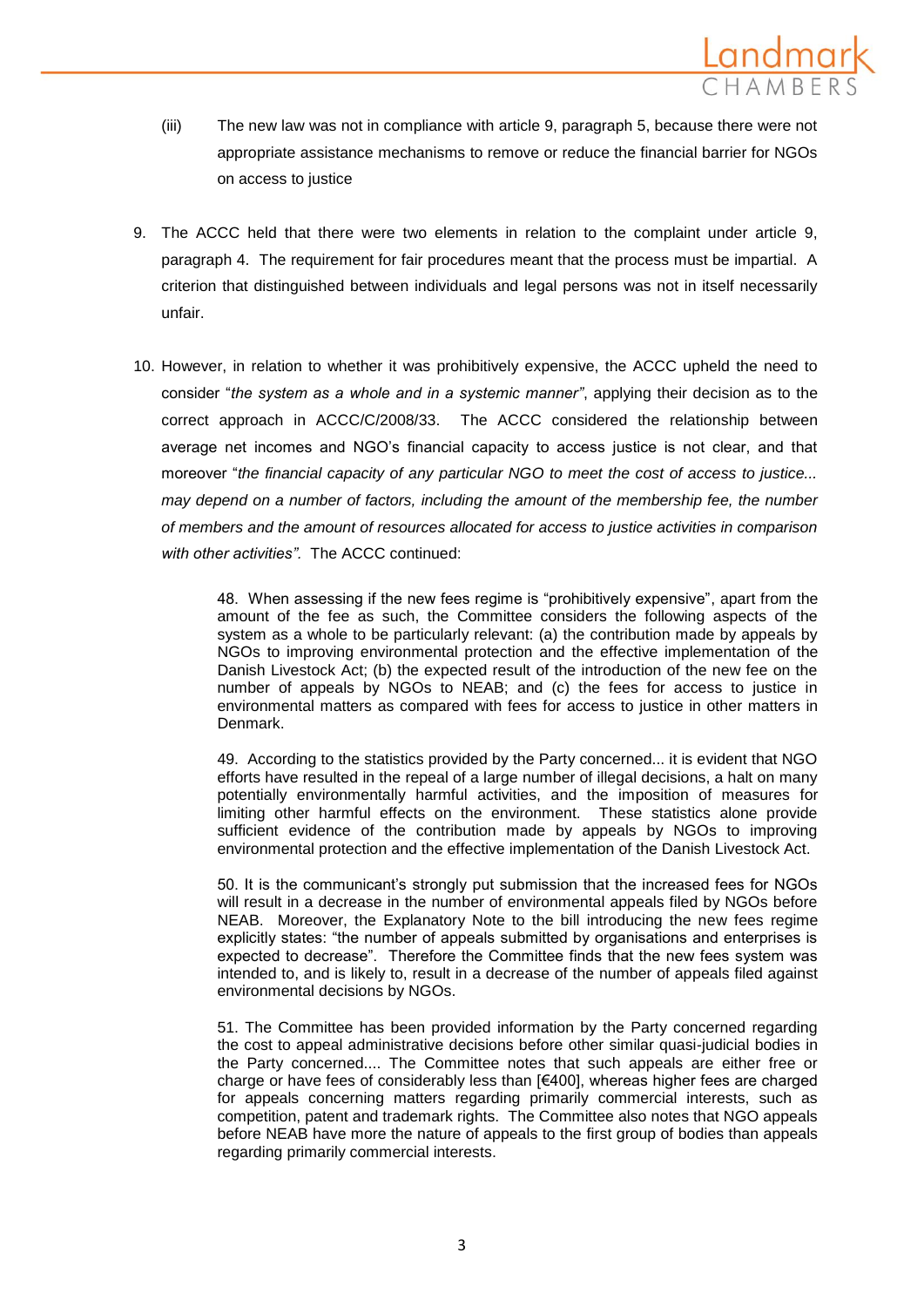

52. Based on the above considerations, the Committee finds that the fee of [€400] fir NGOs to appeal to NEAB is in breach of the requirement in article 9, paragraph 4, that access to justice procedures not be prohibitively expensive.

- 11. From a UK perspective, a finding that £350 is "prohibitively expensive" is startling. Although the ACCC purports to reason to this finding from an analysis of "*the system as a whole and in a systemic manner"*, no weight is placed in the reasoning on the Danish Government's submission that the amounts at issue were "*very modest amounts compared to the costs of legal procedures before the courts"* and that looking at the system as a whole, NEAB was an independent and impartial body with broad access to make complaints to it, with no requirement to be represented by a lawyer or have an expert, saving further costs.
- 12. By way of contrast in the UK system, the fee to lodge an application for judicial review is currently £60, increased by a further £215 if permission is granted and a claimant wishes to proceed, unless fee remission applies.
- 13. The ACCC considered that Denmark was in compliance with article 9, paragraph 2 and 3, as Birdlife Denmark had access to the relevant administrative procedures and these paragraphs did not relate to financial barriers. The ACCC did not consider the access to justice complaint under article 9, paragraph 5 allegation further because of the finding on article 9, paragraph 4.

## **ACCC/C/2010/54 – – the "Irish REFIT 1" programme - a communication against the European Union in relation to obligations under Article 5 and 7 in relation to Ireland's renewable (especially wind) energy policy June 2012**

- 14. The core complaint<sup>2</sup> in this case related to the alleged failure by the public authorities in Ireland to properly disseminate information concerning the Renewable Energy Feed-in Tariff 1 in a timely, accurate and sufficient manner, alleging that Ireland did not comply with relevant EU legislation, and that the EU by not sufficiently ensuring proper implementation of the relevant legislation by way of its monitoring responsibility and by approving State Aid without ensuring that Ireland had complied with EU law had breached Article 7 of the Convention and thereafter Articles 4, 5 and 9.
- 15. In relation to the UK, the interesting aspect of this decision is in relation to the views expressed in relation to consultation. The ACCC was critical of the two week consultation period adopted, holding that

l

 $2$  There were a number of complaints. At a hearing on 21 September 2011 the Committee limited its consideration of the allegations to focus on Directive 2009/28/EC and in particular Article 7, and thereafter articles 4, 5 and 9; see paragraphs 2 and 73 of the Decision.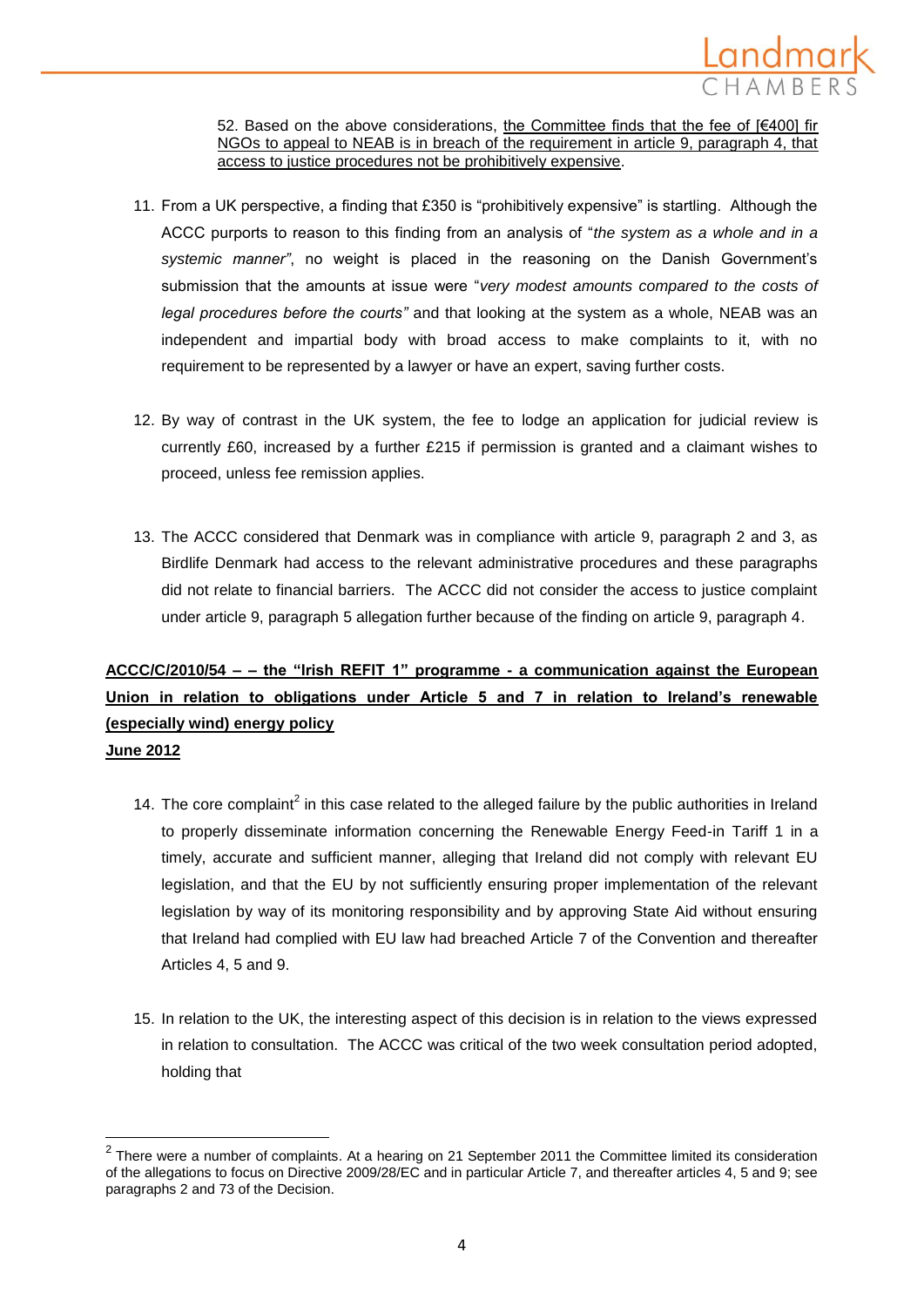

"Public participation under Article 7 of the Convention must meet the standards of the Convention, including article 6, paragraph 3 of the Convention, which requires reasonable time frames. A two week period is not a reasonable time frame for "the public to prepare and participate effectively", taking into account the complexity of the plan or programme (see findings on communication ACCC/C/2006/16 (Lithuania)...). The manner in which the public was informed of the fact that public consultation was going to take place remains unclear; neither the Party concerned nor the communicant provided clarity on the matter. The Committee furthermore points out that a targeted consultation involving selected stakeholders, including NGOs, can usefully complement but not substitute for proper public participation, as required by the Convention..."

16. This has relevance to the shortened consultation periods which can be applicable under the new Consultation Principles (published July 2012, to take effect from "early autumn 2012"), which provides (inter alia):

> Timeframes for consultation should be proportionate and realistic to allow stakeholders sufficient time to provide a considered response. The amount of time required will depend on the nature and impact of the proposal (for example, the diversity of interested parties or the complexity of the issue, or even external events), and might typically vary between two and 12 weeks. In some cases there will be no requirement for consultation at all and that may depend on the issue and whether interested groups have already been engaged in the policy making process. For a new and contentious policy, such as a new policy on nuclear energy, the full 12 weeks may still be appropriate. The capacity of the groups being consulted to respond should be taken into consideration.

- 17. The Consultation Principles do note that "*this guidance does not have legal force and does not prevail over statutory or mandatory requirements".* Clearly those advising central government would be well advised to note
	- (i) The risks of a consultation period near the lower end of this spectrum in Aarhus-related cases, albeit the decision of the ACCC refers to "taking into account the complexity of the plan or programme"
	- (ii) The risks of a "targeted consultation" rather than "proper public participation"
- 18. As noted above, there was also an attempt in this case to argue that the State aid provisions of the European Union were engaged because of the failure to submit the relevant plan to Strategic Environmental Assessment and inadequate public participation. The ACCC found that the Commission's decision to approve State aid and financial assistance did not amount to decisions under article 6 or 7 of the Convention.
- 19. The complaint was brought against the EU because Ireland had not ratified the Aarhus Convention when the complaint was brought in 2010 (Ireland only ratified the Convention in June 2012. The ACCC concluded that the European Union was in breach of its obligations. The ACCC recognises that whilst Article 216 of the Treaty of the Functioning of the European Union provides that "*agreements concluded by the Union are binding upon the institutions of the Union and on its member states"* but that the ACCC notes that the European Union on ratifying the Convention indicated that Member States would be responsible for the performance of certain obligations and the Union was responsibility only for those acts which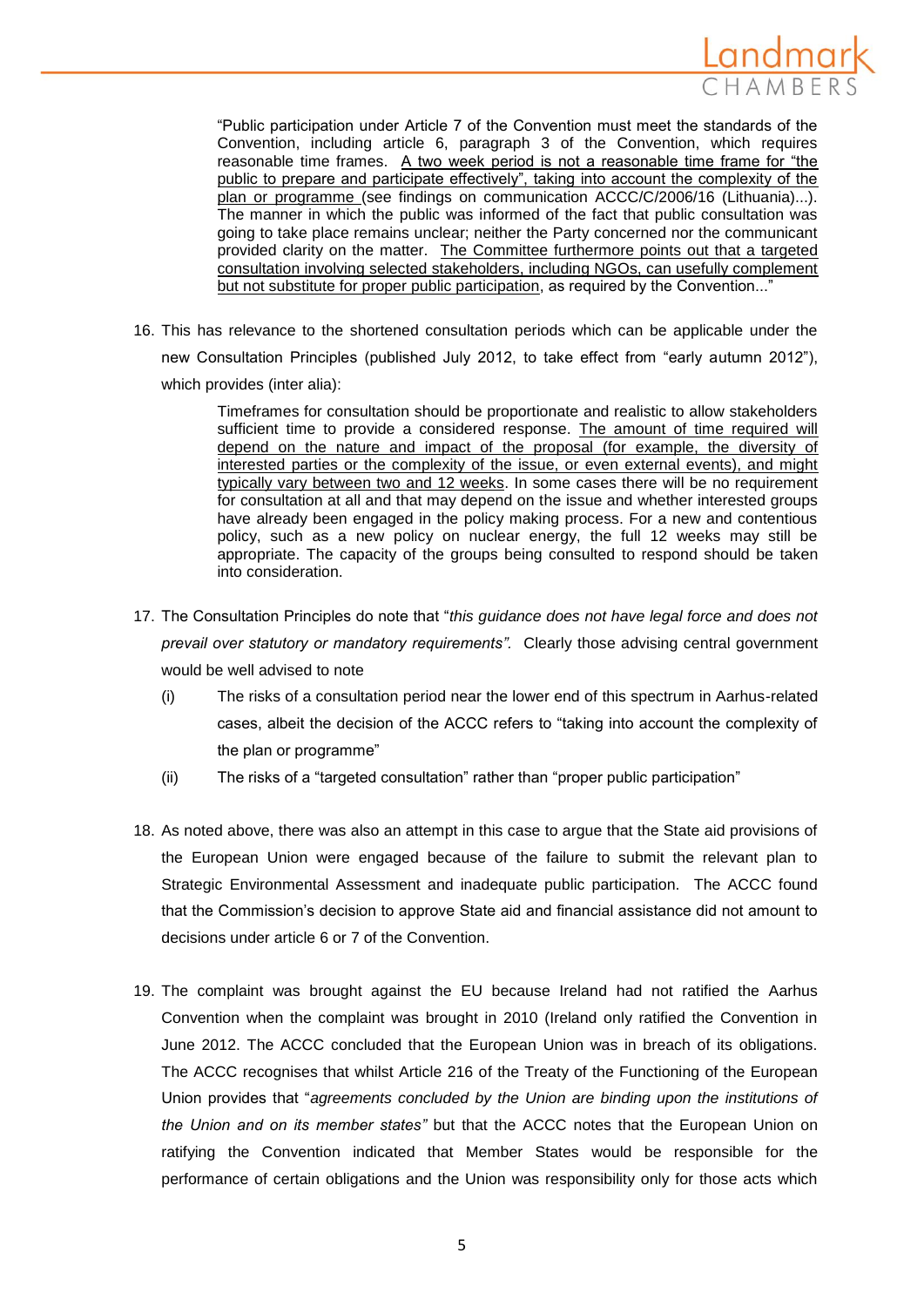

were commensurate with EU competence. The ACCC relied on Directive 2009/28/EC to hold that the acts were commensurate with EU competence such as to engage Article 7 of the Convention in the circumstances of this complaint. Article 7 provides that *"the public which may participate shall be identified by the relevant public authority, taking into account the objectives of the Convention*". Although the ACCC recognised that the "relevant public authority" was intended to be the authorities in Ireland, not the European Union, nevertheless concluded that there were two potential obligations arising on the European Union "*whether the legal framework of the Party concerned is compatible with the Convention; and... whether the Party concerned has fulfilled its responsibility to monitor that its member States, including Ireland, in implementing EU law properly meet the obligations resting on them by virtue of the EU being a party to the Convention"*.

20. The ACCC concluded that there was a requirement on the EU to have in place a regulatory framework to ensure proper implementation of the Convention. Although there was a framework in place in Directive 2009/28/EC these requirements "*were of a very general nature and do not unequivocally point member States... in the direction of the requirements of the Convention..."* and that

> A proper regulatory framework for the implementation of Article 7.... would require Member States... to have in place proper participatory procedures in accordance with the Convention. It would also require Member States.... to report on how the arrangements for public participation made by a Member State were transparent and fair and how within those arrangements the necessary information was provided to the public. In addition, such a regulatory framework would have made reference to the requirements of article 6, paragraphs 3,4 and 8, of the Convention, including reasonable time-frames, allowing for sufficient time for informing the public and for the public to prepare and participate effectively, allowing for participation when all options are open and how due account is taken of the outcome of the public participation"

- 21. The ACCC found the European Union did not have in place a proper regulatory framework to ensure implementation of Article 7 in the Directive 2009/28/EC; failed to ensure through its monitoring responsibility that proper implementation of Article 7 had taken place; and was therefore non-compliant with Article 7. The ACCC went on to find that the European Union was in breach of Article 3, paragraph 1, which requires a Party to the Convention to "*take the necessary legislative, regulatory or other measures, including measures to achieve compatibility between the provisions implementing the... public participation... provisions in this Convention, as well as proper enforcement measures, to establish and maintain a clear, transparent and consistent framework to implement the provisions of this Convention".*
- 22. It should also be noted that the European Union's position was also that (1) it had done its "utmost" to pursue alleged or actual breaches of the relevant directives by Ireland and had been "highly vigilant" (2) there were infringement proceedings which the Commission could initiate in appropriate cases and (3) Ireland was not found to be in non-compliance with the three EU Directives on access to documents, EIA and SEA.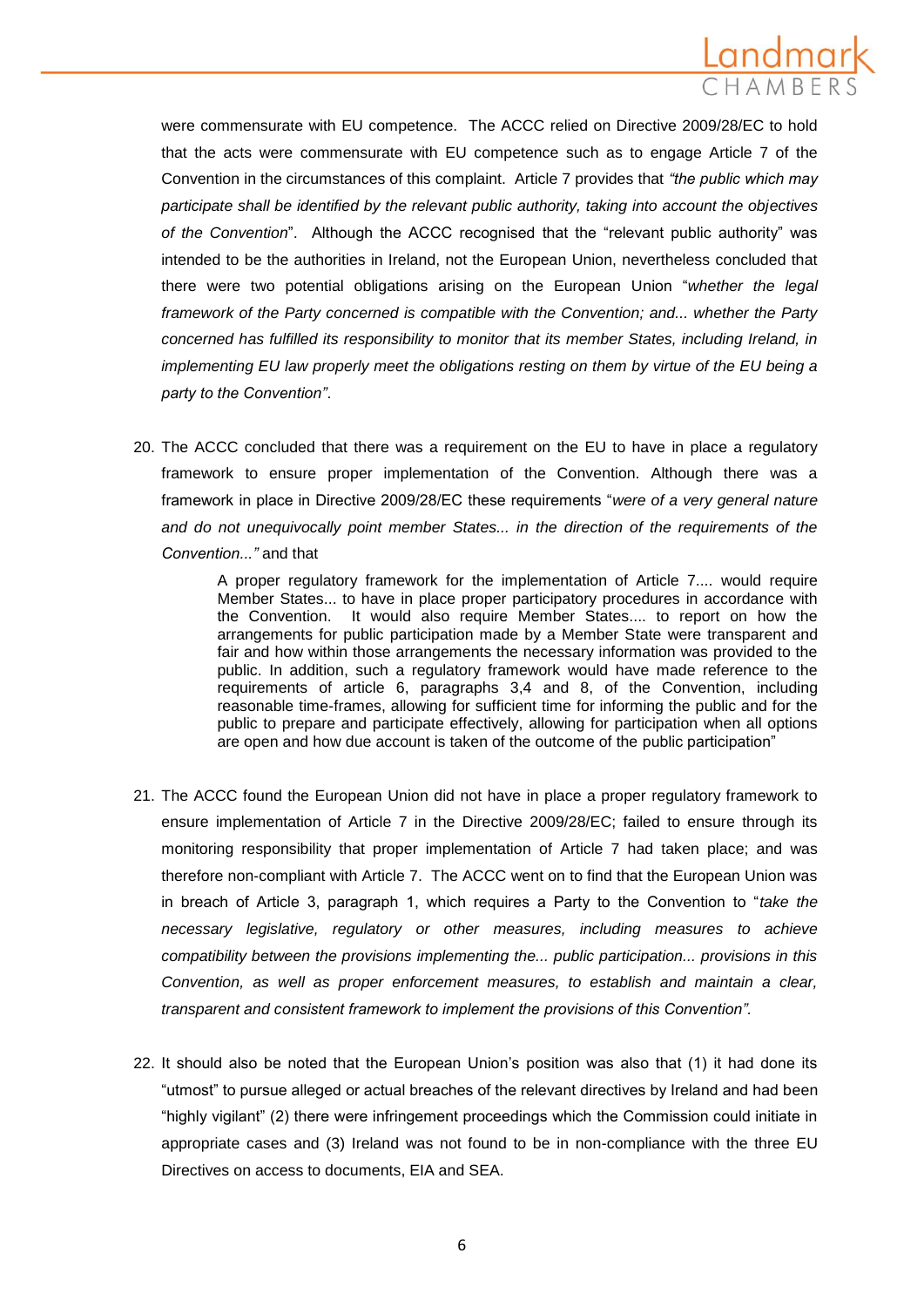

23. Some aspects of this decision appear to be relevant to communication ACCC/C/2012/68 from a Scottish Community Councillor, Mrs Metcalfe, at Avich & Kilchrenan Community Council, which alleges that the authorities at the EU, UK and Scottish administrative levels failed to provide information to the public, as required by articles 4 and 5 of the Convention, regarding the implementation of the renewable energy programme in Scotland, which involved also the implementation of a number of individual wind energy projects. The communication also alleges that the failure of transparency in information impeded effective public participation, as required under articles 6 and 7 of the Convention. Finally, the communication alleges that there are no adequate review procedures, as required by article 9, paragraphs 1 and 2, of the Convention, for members of the public to challenge the occurred failures on access to information and public participation. The communication was preliminarily determined admissible at CC-36 (27-30 March 2012) and responses were filed from the EU and UK in October 2012. Most recently the ACCC has written requesting specific information from the parties. The UK has been asked to (1) demonstrate how the comments submitted by Mrs Metcalfe in relation to the relevant windfarm and access route were considered during the decision making (2) what document formed the basis for decisions in relation to the wind farm and access route (3) clarification as to whether under Scottish law information about comments received during the EIA procedure should be available before the decision was issued and (4) why one of the policy documents at issue (the "Renewable Energy Routemap") is a policy rather than a plan or programme. The EU has been asked to "*provide information on how the requirement of article 6, paragraph 8, was addressed in the consultations leading to the adoption of the communication on "Renewable Energy; a major player in the European Energy Market"* and Mrs Metcalfe has been asked to provide "*specific evidence (hard proof)"* of the comments that she submitted and that they were not considered in relation to both the wind farm, the access route, and the consultations on "Renewable Energy; a major player in the European Energy Market".

### **Decision IV/9i – on compliance by the United Kingdom of Great Britain and Northern Ireland with its obligations under the Convention, as adopted by the Meeting of the Parties at its fourth session.**

- 24. Decision IV/9i itself was adopted in July 2011, endorsing the findings of the Committee with regard to communication ACCC/C/2008/33 and requiring regular updates as to the progress in implementing the recommendations of the Committee. The ACC's findings were that the UK Government had failed to comply with the Convention:
	- (a) By failing to ensure that the costs for all court procedures subject to article 9 were not prohibitively expense, and in particular by the absence of any clear legally binding directions from the legislature or judiciary to this effect, the UK failed to comply with article 9, paragraph 4, of the Convention;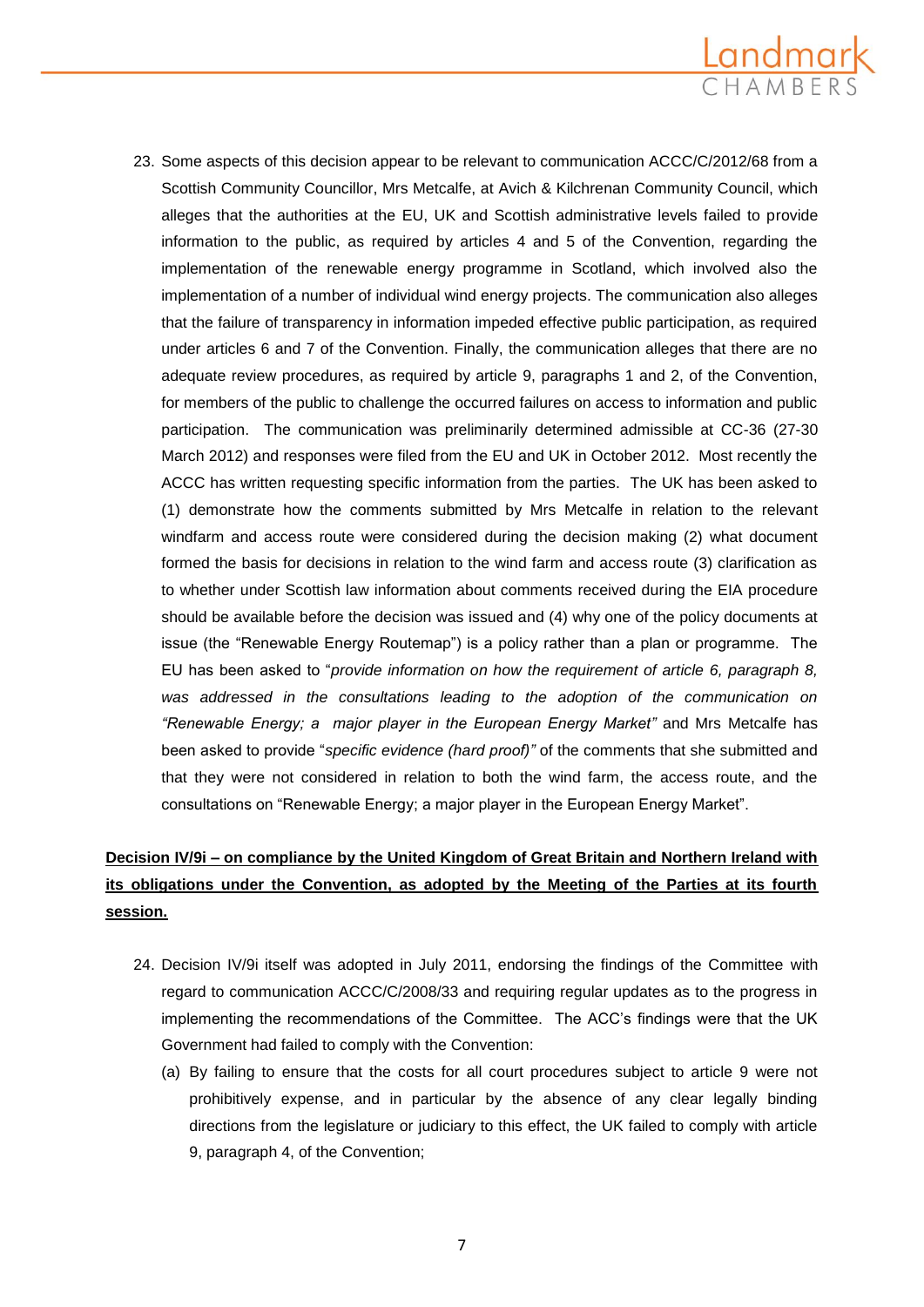

- (b) The system as a whole was not such as "to remove or reduce financial [...] barriers to access to justice" as article 9, paragraph 5, of the Convention requires a Party to the Convention to consider
- (c) By not ensuring clear time limits for the filing of an application for judicial review, and by not ensuring a clear date from when the time limit started to run, the UK failed to comply with article 9, paragraph 4 of the Convention
- (d) By not having taken the necessary legislative, regulatory and other measures to establish a clear, transparent and consistent framework to implement article 9, paragraph 4 of the Convention, the UK also failed to comply with article 3, paragraph 1
- 25. The ACCC recommended to the UK, with the UK's agreement, that it
	- (a) Review its system for allocating costs in environmental cases within the scope of the Convention and to undertake practical and legislative measures to overcome the problems identified to ensure that such procedures
		- (i) Were fair and equitable and not prohibitively expensive; and
		- (ii) Provided a clear and transparent framework
	- (b) Review its rules regarding the time frame for the bringing of applications for judicial review, to ensure that the legislative measures involved were fair and equitable and amounted to a clear and transparent framework.
- 26. There have been a number of procedural stages since then, including the Ministry of Justice's consultation on Lord Justice Jackson's Review of Civil Costs, which has lead to proposals to amend the Civil Procedure Rules. These proposals are (inter alia) to have a recoverable fixed costs regime whereby a claimant's liability to a defendant is capped at £5,000 if the claimant is an individual and at £10,000 if the claimant is an organisation, and the liability of the defendant to the claimant is capped at £35,000. The Coalition for Access to Justice for the Environment and ClientEarth have both made further representations to the ACCC (on 19 September and 14 August 2012, and subsequently Client Earth made further representations on 24 September). Concerns raised by these organisations include:
	- (i) the quantum of the proposed caps;
	- (ii) the illogical principle of the "crude distinction" between individuals and organisations;
	- (iii) the level of the cross-cap such that "*claimants' lawyers would effectively have to subsidise litigation",* or solicitors "*will be forced to charge on the usual basis, which means that claimants will have to pay their own legal costs, plus the cap, if they lose"*;
	- (iv) the scope of the proposed protection, including whether Article 9(1) and Article 9(3) are included or whether it is limited to the public participation provisions;
	- (v) whether the caps apply to appeals and if so on what terms;
	- (vi) how it is to relate to private law claims such as environmental nuisance and statutory reviews;
	- (vii) the issue of injunctive relief, in particular in relation to cross-undertakings in damages;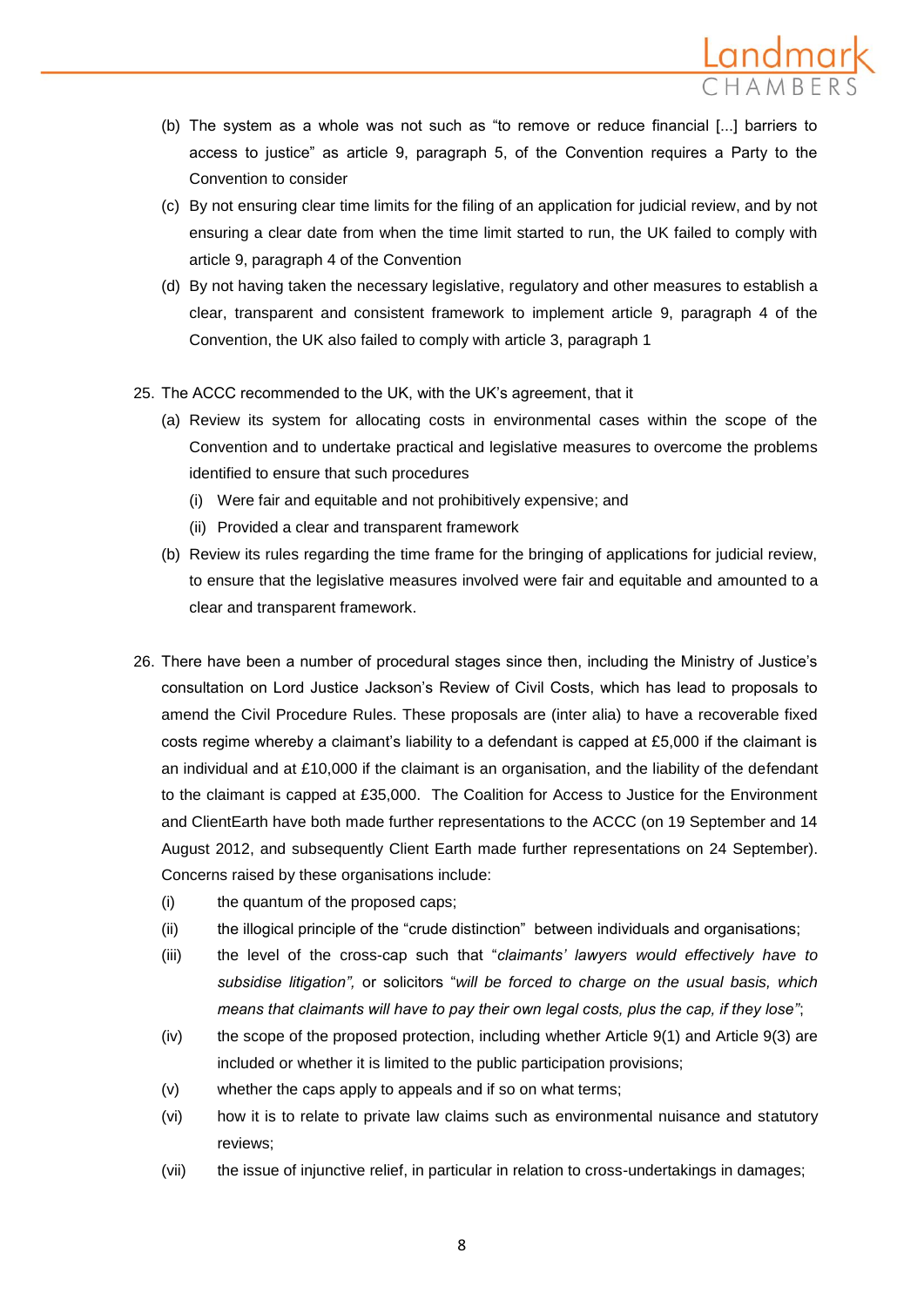

- (viii) what attempts are being made to address the Committee's concerns regarding the unavailability of substantive review.
- 27. The ACCC discussed the additional information provided at its 38<sup>th</sup> meeting in late September.

By letter dated 8 October 2012 to the Defra, the ACCC reported that it

"considered that there were concerns with respect to manner in which the UK was proposing to implement the findings in communication ACCC/C/2008/33. Those concerns pertained to the time frame within which the Party concerned was seeking to implement changes, the cost of judicial proceedings, the time limits and the review of substantive legality. With respect to the cost of judicial proceedings, the Committee observed that the party concerned appeared to be taking a piecemeal rather than a holistic approach. In addition, the Committee observed that judicial discretion continued to play a significant role in the proposed changes.

With respect to substantive legality, the Committee recalled that, while in considering communication ACCC/C/2008/33 it had not found that the Party concerned was in noncompliance in that regard, it had nevertheless not been convinced that the UK met the standards of review required by the Convention and had expressed concern. Furthermore, the Committee had considered that the proportionality principle would provide an adequate standard of review for Aarhus-related cases. In your letter of 17 September 2012, you stated that proportionality was available in EU and human rights cases, while in Aarhus-related cases substantive legality was considered in terms of irrationality or unreasonableness, as originally formulated in the Wednesbury case. As the same statement had also been submitted to the Committee during the consideration of ACCC/C/2008/33, the Committee remained unconvinced and continued to be concerned"

28. Further information was requested by 28 February 2013 to specific questions annexed to the

letter. The Annex enclosed the following questions:

#### **Protective Cost Orders**

- The Party concerned seems to be focusing on Protective Cost Orders (PCOs) for Aarhus-related cases:
	- o Will the new rules on PCOs apply to all Aarhus-related cases, not just those regarding public participation?
	- o Do the more limited PCOs only apply to judicial review cases or also to statutory review cases, such as those involving challenges to planning decisions?
	- Do the more limited PCOs apply to each stage of the proceedings, i.e. does a judge in first, second and third instance re-determine whether the limits are to apply anew and at the levels of £5,000, £10,000 and £35,000 at each level or will a different manner of granting PCOs be applicable for appeals, and if so what system?
	- o Will a judge have discretion in granting the PCOs and if so what conditions frame that discretion? Or does an Aarhus-related case automatically engaged the proposed PCOs?
		- If any conditions apply, is the fact that an individual or an NGO is acting in the public interest among the relevant conditions?
	- How were the figures of £5,000, £10,000 and £35,000 determined? In other words, why does the Party concerned find that these figures met the conditions of article 9, paragraph 4 of the Convention?
	- Who are to be considered as "groups" under the proposed PCO rules? o Given that the recovery of success fees has been prohibited by the 2012 Legal Aid, Sentencing and Punishment of Offenders Act, might it be that this prohibition takes away from public interest litigations what might be achieved through the proposed limitation of PCOs (resulting in a neutral position or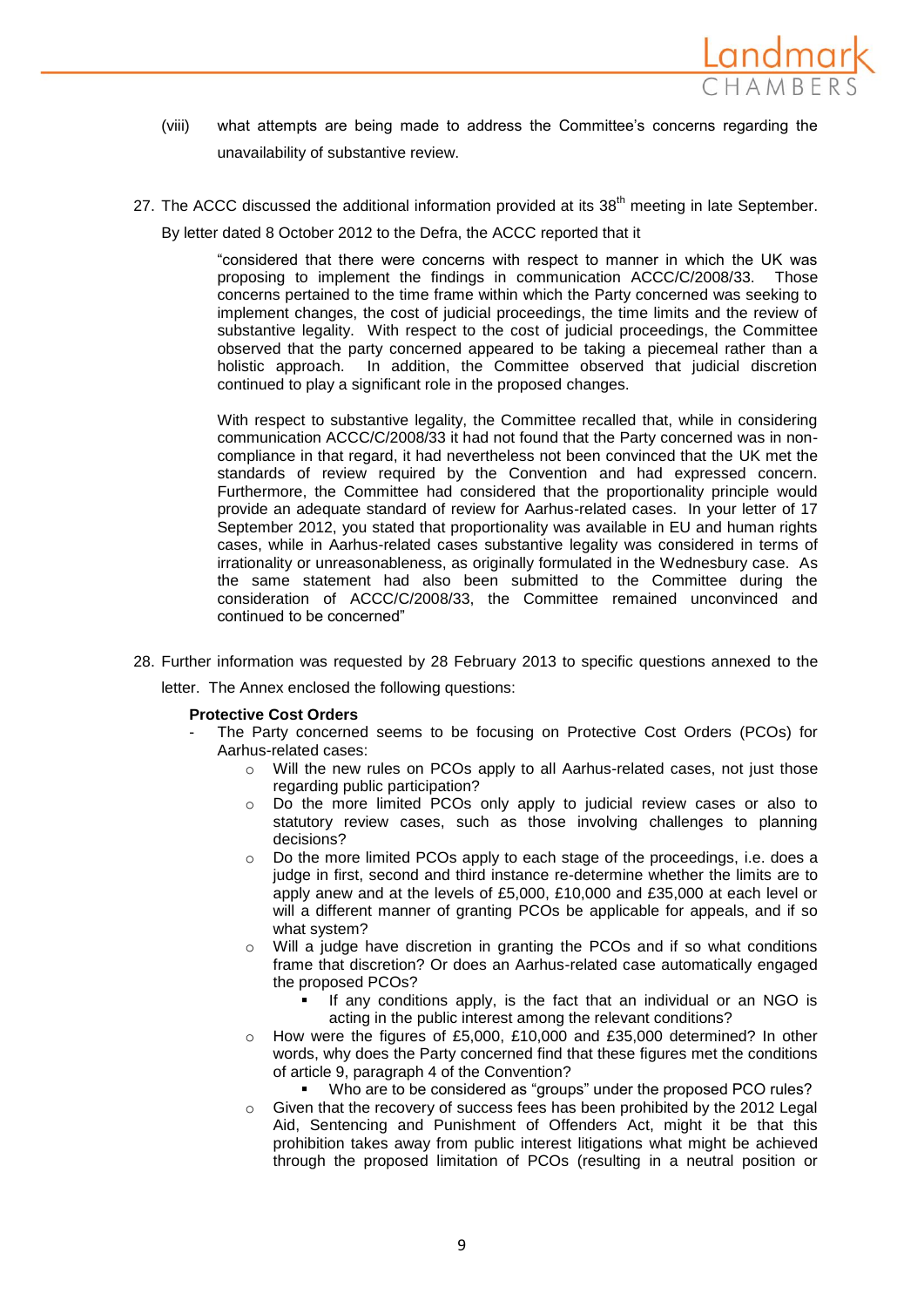

limited positive effect, when it comes to the reducing of the costs of engaging in judicial review procedures)?

#### **Cross Undertakings in damages in case of injunctive relief**

Will these remain in place?

#### **Private Law claims**

What plans does the Party concerned have for the reduction of costs in cases of private environmental nuisance claims?

#### **Time Limits**

- The Party concerned in case of time limits seems to continue to rely on judicial discretion when it comes to time limits. It is not clear to the Committee how the Party is going to ensure that the rules on time limits set a clear starting point for when the time limit starts to run; and how it is going to set a clear time limit for bringing a case against a contested decision. Could you please clarify.
- 29. Watch this space for Defra's reply! The scope of the ACCC's investigation now stretches beyond ACCC/C/2008/33. It is a highly unusual process of clarifying Government's intentions in an area which has previously been defined by the courts and common law in a legal system which has historically developed through case-law in this area. There is a real potential for reform of environmental litigation in the UK, but also substantial risks.

### **ACCC/C/2010/53 – "the Moray Feu Traffic scheme" – a communication concerning compliance by the UK and Northern Ireland**

**(Report dated September 2012, to be considered at 40th meeting in March 2013)**

- 30. Moray Feu residents (represented through the Moray Feu Traffic Sub-committee of Lord Moray's Feuars Committee) raised a communication in November 2010 to the ACCC alleging that the UK had not complied with its obligations as (1) the City of Edinburgh Council had failed to collect relevant environmental information and failed to provided information that it possessed on request (Article 4 and 5); (2) it had been denied meaningful participation in relation to the permanent re-routing of traffic (Articles 6 and 7) and (3) the use of a private act of Parliament to approve the tram system denied residents access to justice (Article 9)
- 31. In relation to the access to information, the ACCC noted that Moray Feu residents could have raised the issue with the Scottish Information Commissioner, but did not do so; and that that administrative procedure was free. There is a question as to whether in these circumstances the communication was even admissible, but the ACCC did not determine it on this basis. The ACCC went on to consider the issue of the nature of "raw data" and whether access to such "raw data" could properly be refused. The ACCC concluded that the data requested in this case should have been disclosed. Whilst there were issues around "materials in the course of completion" given the exception in article 4, paragraph 3 and 4, the ACCC considered that the data sought by the Moray Feu residents should have been provided with and the residents advised that it was not processed yet. The ACCC also noted that such data had now been supplied. However they concluded that the failure to disclose it had been a breach of Article 4,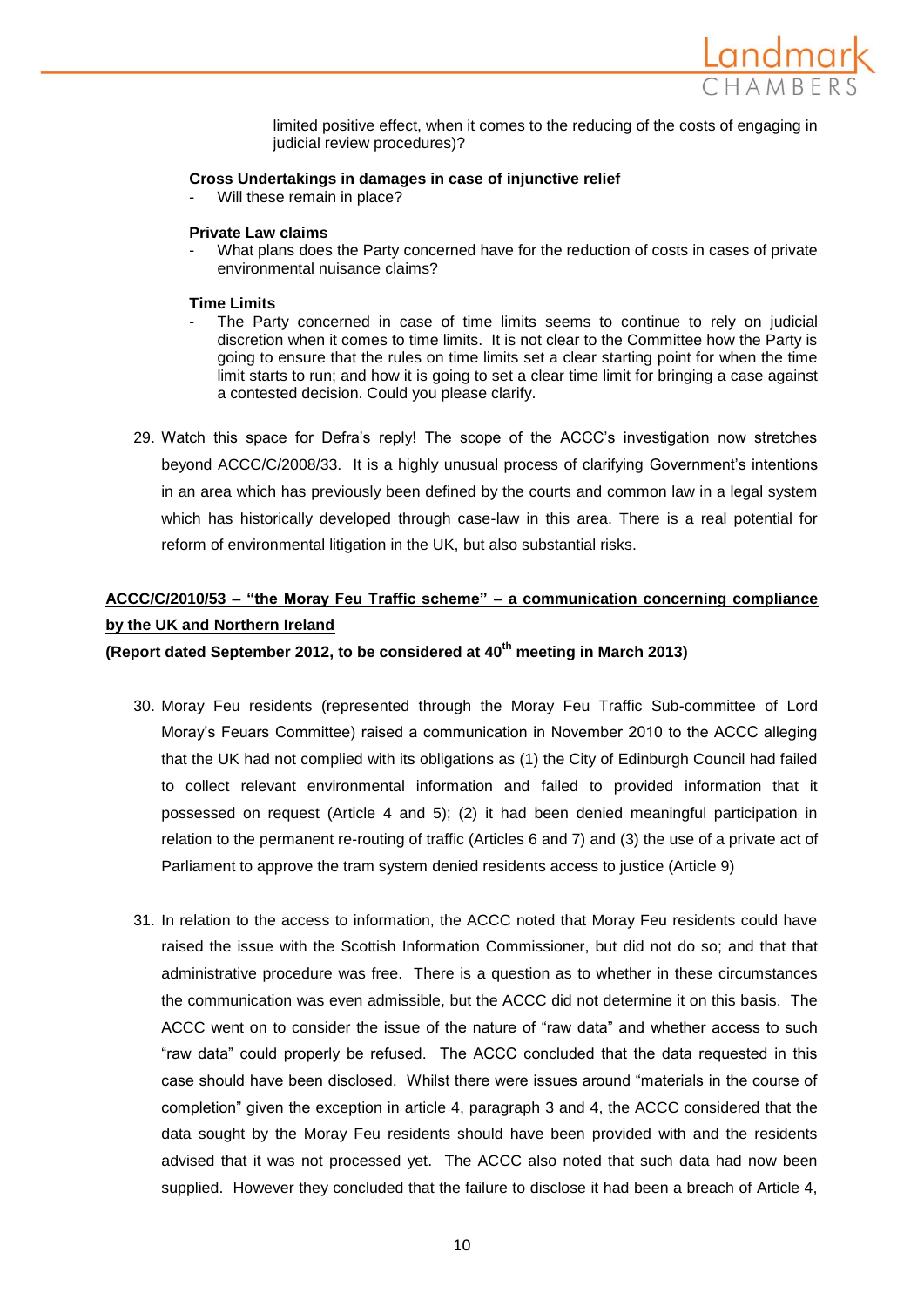

paragraph 1 of the Convention but as the data had now been supplied, there was no on-going breach.

- 32. In relation to public participation, the ACCC noted that there had been a public participation process in the context of the adoption of the decision for the underlying project, and that the communication was concerned with Traffic Regulation Orders ("TRO") associated with the main project. The ACCC noted that there could be differentiated requirements for public participation and that whether a TRO was within the scope of article 6 (specific activities), article 7 (plans, programmes, policies) or article 8 (executive regulations and the like) depended on the contextual basis of the order (applying an earlier ACCC decision in relation to Lithuania, ACCC/C/2006/16). The ACCC considered that a TRO was within Article 8. The ACCC noted that there was some discretion as to the specifics of how public participation should be organised, provided that there was effective participation at an early stage, when all the options were open, publication of a draft early enough; sufficient timeframes for the public to consult a draft and comment. The ACC noted that there was a similar traffic scheme which had been in operation since 1997 to which residents could have commented; the TRO the subject of the communication was not yet finalised and workshops were still being organised in relation to its impacts; that public participation had been taken into account "*as far as possible"* and "*detailed reasoning and specific actions were recommended"* in relation to rejecting documents on air and noise quality but continuing to monitor and to organise workshops to discuss mitigation measures and that the public participation process had not yet been completed.
- 33. The ACCC decided not to consider the Article 9 communication on the basis that it was "*not sufficiently substantiated through the written and oral submissions".*

#### **Older decisions**

- 34. For completeness, brief note should be made of certain aspects of three other decisions of relevance to practitioners in England and Wales;
	- (i) A communication by Mr Morgan and Mrs Baker in ACCC/C/2008/23 (decision adopted in May 2011). The ACCC determined that although the interim costs order made against Mr Morgan and Mrs Baker was not prohibitively expensive under Article 9(4) of the Convention, it was still unfair and inequitable under Article 9(4) that they were required to pay all of the costs and the defendant was not required to make any contribution.
	- (ii) A communication from the Cultura Residents' Association in ACCC/C/2008/27 (decision adopted May 2011). The ACCC determined that requiring the Cultura Residents' Association to pay the full costs of c.£40,000 was prohibitively expensive and the manner of allocating the costs was unfair.
	- (iii) A communication from Road Sense in ACCC/C/2009/38 (decision adopted August 2011). The ACCC determined that; limited non-disclosure of information was in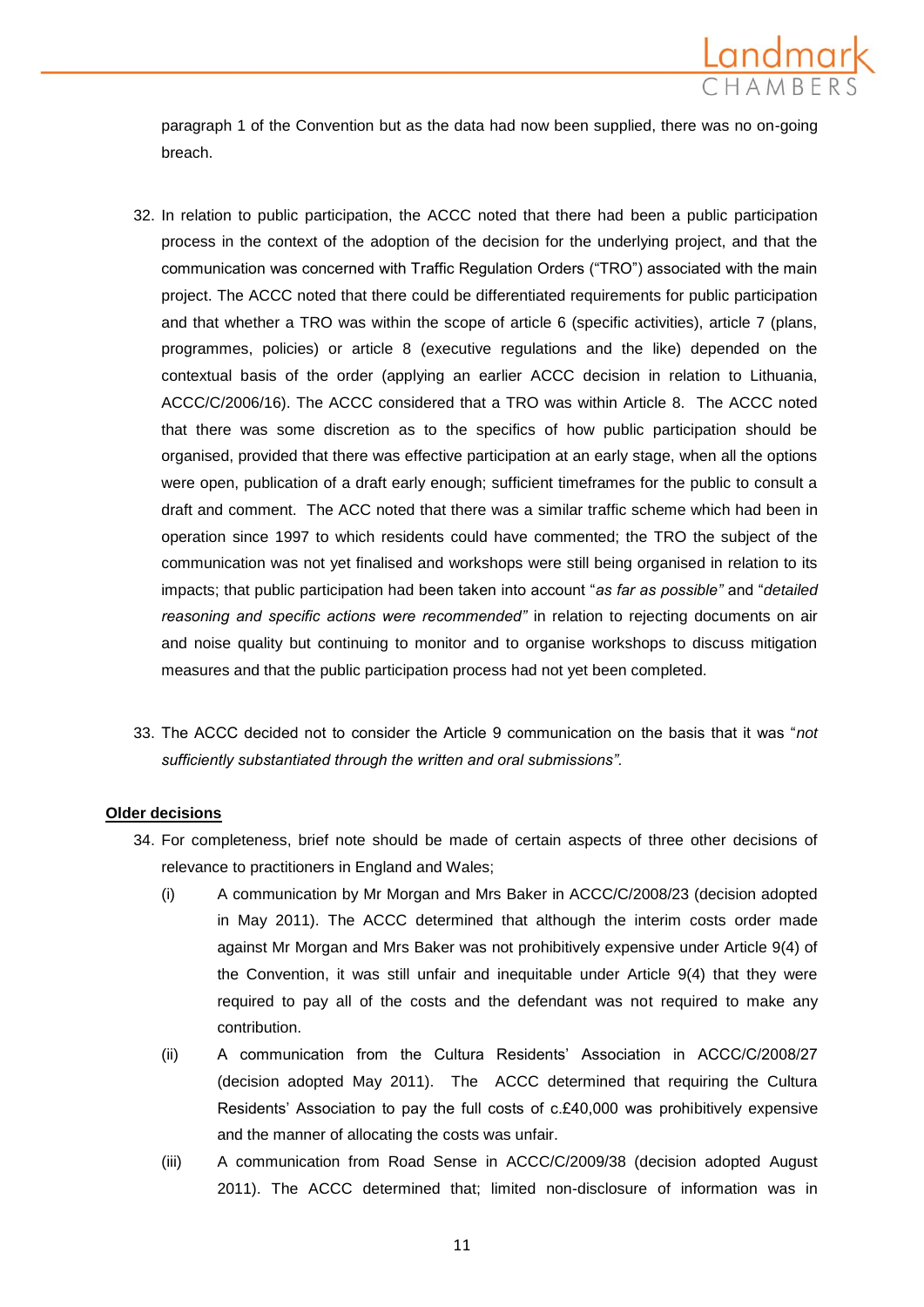

accordance with article 4, paragraph 4(h) given the relevant circumstances (the information redacted was the sites where freshwater pearl mussels were located and breeding, a protected species that had been subject to illegal pearl harvesting); that it would not consider the allegation in relation to the location of badger setts as Road Sense had not pursued its available domestic remedies (namely a request under Scottish Freedom of Information or Environmental Information Regulations)

#### **Ongoing communications**

- 35. There are a number of other ongoing communications of significance.
- 36. Two decisions have been joined for consideration, ACCC/C/2010/45 and ACCC/C/2011/60.
	- (i) ACCC/C/2010/45. The Kent Environment and Community Network is using the ACCC process, essentially to challenge the grant of planning permission to a Sainsbury's superstore supermarket. The communication raises issues relevant to whether there should be third party rights of appeal in the planning process. KECN alleges that the UK by failing to provide a third party appeal to projects, fails to comply with article 9, paragraph 2(b), or alternatively with article 9, paragraph 3, of the Convention. In particular, the communication alleges that the only way for third parties to trigger a substantive review of a planning decision is to pursue that the planning decision be called-in by the Secretary of State, before the permission is granted, and a public inquiry take place. However, the Secretary of State rarely calls-in such a decision as this and it is beyond the competence of the Local Government Ombudsman to review such a proposed grant of permission. In addition, KECN alleges that the available judicial remedies by the Party concerned are not adequate, because they concern procedural legality of a decision and not its substance, while the costs associated with judicial remedies are prohibitively expensive; hence, the UK is alleged not to comply with article 9, paragraph 4, of the Convention. Finally, KECN alleges that by failing to provide information to the public on access to administrative and judicial review procedures, the Party concerned fails to comply with article 9, paragraph 5, of the Convention.
	- (ii) ACCC/C/2011/60. This is another communication from Mr Ewing, a previous communication having been held to be inadmissible for not supplying supporting documentation. Mr Ewing alleges that the UK does not provide for full public participation rights (such as the right to give oral presentations) to third party objectors at planning committee hearings of local authorities, which is alleged to be a breach of article 3(1), 3(9) and 6(7) of the Convention, and raises concerns in relation to the nonavailability of third party rights of appeal to the Planning Inspector leaving judicial review as the only remedy, which is not adequate, effective, fair or equitable, and can be prohibitively expensive, being a breach of article 3(1), 9(2), 9(3) and 9(4).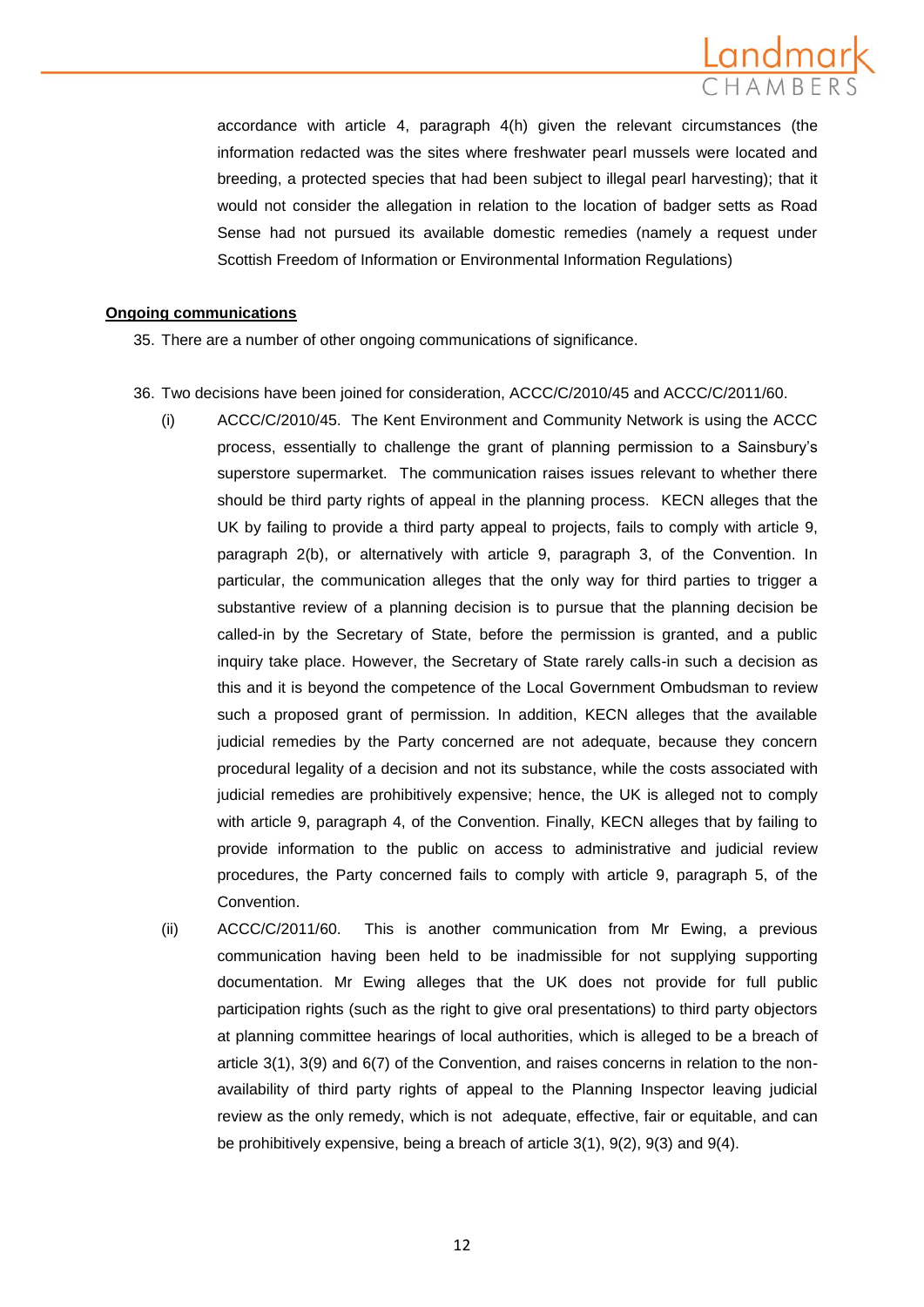

- 37. Initially, the ACCC was applying its summary procedure to ACCC/C/2010/45 but subsequently after receiving further representations and reviewing the overlap with ACCC/C/2011/60 has decided it will deal with:
	- (a) Whether the planning laws and procedures of the England and Wales meet the standards regarding public participation in articles 6 and 7 of the Convention, including whether the fact that oral presentations allegedly might not be made at meetings of planning committees was contrary to the Convention
	- (b) Whether the review procedures meet the requirements of article 9 of the Convention (to the extent not already covered by ACCC/C/2008/33)
- 38. The ACCC decided to apply its summary proceedings procedure to whether the procedure for judicial review met the standards of substantive legality set out in Article 9 of the convention, and whether the cost of judicial review was prohibitively expensive, because these matters had been dealt with in ACC/C/2008/33 and implementation was under review through Decision IV/9i.
- 39. Subsequently, the communications have been widened to include issues in relation to (i) the lack of public participation in enforcement proceedings and (ii) participation in Local Investment Plans.
- 40. The role of the public in a Council's decision in whether or not it is "expedient" to take enforcement action is an interesting point. The UK responded by way of a detailed letter on 31 July 2012, explaining in some detail the enforcement process in the UK, and the specific remedies available to any member of the public who considers that a condition has been breached but that the Council has been unwilling to take action. These were said to include:
	- (i) Judicial review, and reference is made to *Ardagh Glass Ltd v Chester City Council*  [2009] Env LR 34 and the power of the High Court to issue a mandatory order requiring a local planning authority to issue an enforcement notice; KECN respond that judicial review is a discretionary and often expensive remedy which cannot be used against private persons
	- (ii) The Local Government Ombudsman, who has held in a number of cases that there is "maladministration" if the authority fail to take effective enforcement action which was plainly necessary and has occasionally recommended a compensatory payment for consequent injustice; KCEN claim that the Ombudsman is not an effective remedy
	- (iii) The possibility of a claim in private nuisance if an individual is directly impacted; KCEN consider that this is not a procedure for challenging a breach of a planning condition
	- (iv) If a developer wants to apply for a planning condition to be lifted, the developer must apply for what is in effect a new planning permission under s.73 of the Town and Country Planning Act, which is subject to the full range of rights for public participation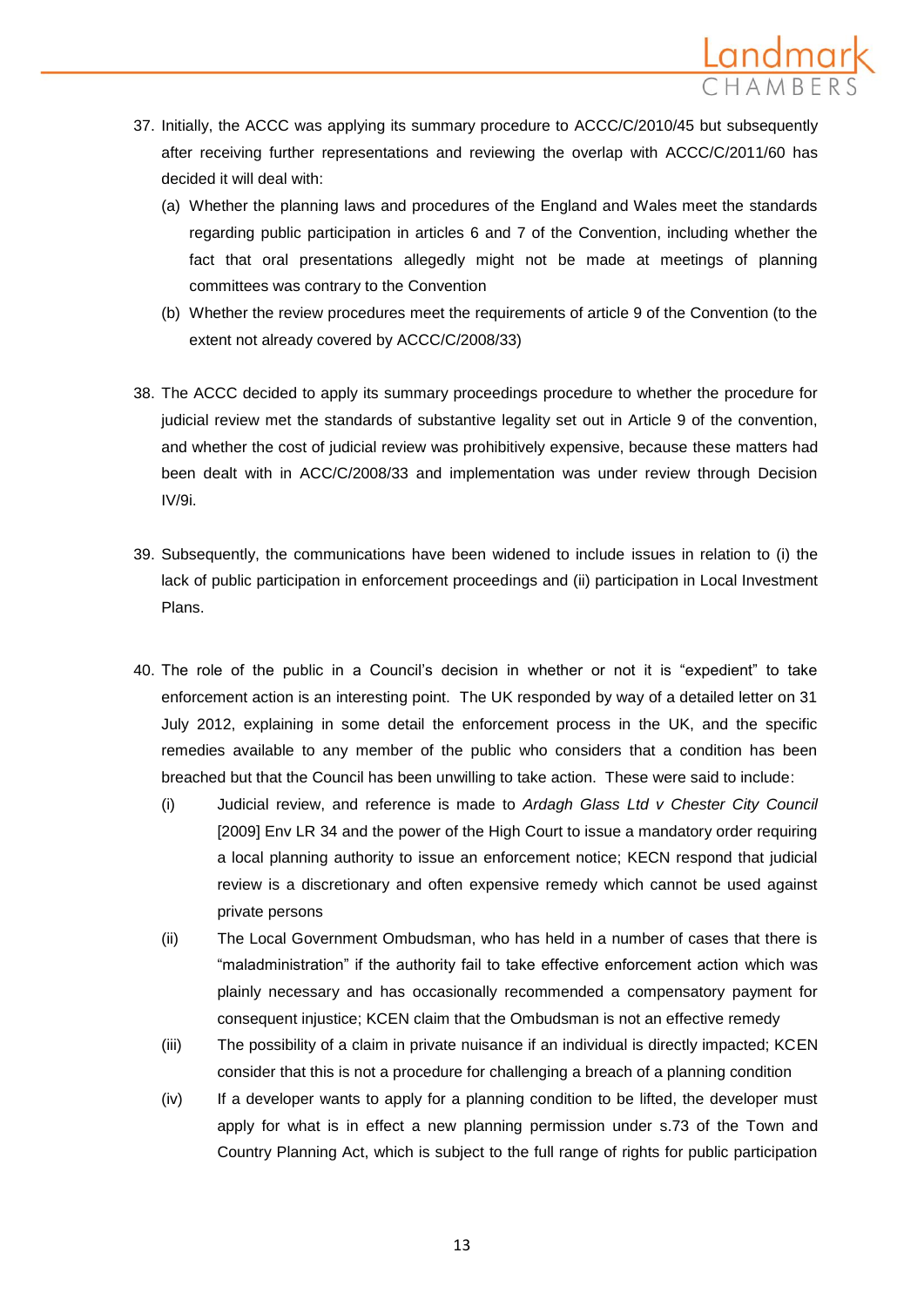

for third parties; KCEN repeat their concern about the lack of third party rights of appeal if a condition is lifted or varied.

41. Reference was also made to the 1989 report by Robert Carnwath (now Lord Carnwath, a Supreme Court Justice) *Enforcing Planning Control* and reliance placed on the "strong consensus" referred to in that report:

> "5.3. In this case it seems to me that the issues are largely one of policy... the suggestion might be seen as a means of "privatising" part of planning enforcement... More importantly, it would tend to change the balance of the system, by increasing the emphasis on private property interests...

> 5.4. The overwhelming majority of the responses from local authorities and expert bodies were opposed to the extension of third party rights in enforcement proceedings. Particular importance was attached to retaining the discretion of the local planning authority to determine which cases justify action on planning grounds, and to distinguish between public and planning considerations. It was also considered that the Commissioner for Local Administration provides a suitable form for complaints of inaction by authorities. (In theory the Secretary of State also has the power to intervene in cases of default by authorities, although I understand that this power is rarely, if ever, exercised).

> 5.5. In the light of this strong consensus, I see no reason to recommend any change. I note that the suggestion was also considered and rejected in the Dobry report. Furthermore, any move to greater third-party involvement would tend to divert attention from the crucial role of the local authorities as enforces of the law and remove some of the incentives for improving their performance..."

KECN make the point that *Enforcing Planning Control* was written well before the adoption of the Aarhus Convention and the "*new understanding and importance"* attributed to third party participation in environmental decision making.

42. The complaint in relation to Local Investment Plans appears to be that they are adopted without public participation and that they are alleged to be "development plan documents". The UK Government strongly resists that LIPs are "development plan documents". They are probably unfamiliar to most people; indeed one of the UK Government's representations is not only that they have no statutory basis and usually just reflect statutory development plan documents, they are in any event of little influence in planning decision-making (and refers to the fact that they are not cited anywhere in the 9 volumes of the Planning Encyclopaedia, nor referred to anywhere on DCP Online, nor Compass Online, containing 166,000 planning appeal decisions, nor had Counsel for UK Government ever heard of LIPs before they were raised in ACCC/C/2010/45). KCEN argue that they are a "*new breed"* of "*planning by partnership"* and allege that they are to be linked with Local Enterprise Partnerships which are said to

> "consist of mostly business men with chief executives from local authorities. They are self-appointed, self-regulated, their meetings are not open to the public and there is no conceivable way for the ordinary public to get involved with them or properly hold them to account. LEPs will be devising policy, strategy and development proposals that will shape the statutory plans and will as the Government indicates, be the key bodies for obtaining money from Government, European and other sources to push forward LEP policies, strategies and specific development proposals.... Therefore it is no surprise that KECN members and many other community and residential groups are unaware of the existence of the LSPs [Local Strategic Partnerships], LIPs and LEPs*.* It is a new